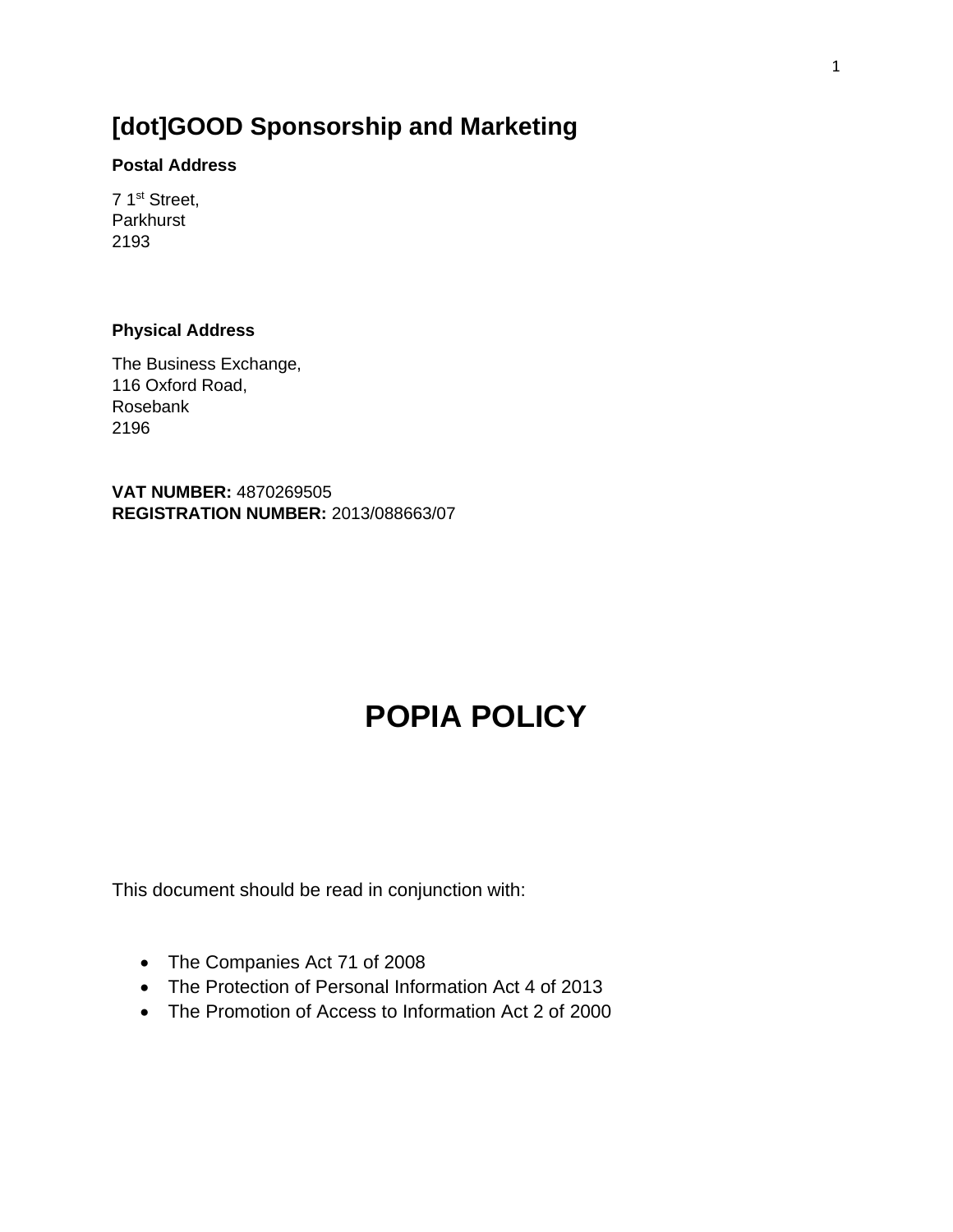#### **TABLE OF CONTENTS**

- 1. PURPOSE OF THIS POLICY
- 2. THE PERSONAL INFORMATION WE MAY COLLECT
- 3. HOW A DATA SUBJECT'S PERSONAL INFORMATION IS COLLECTED
- 4. HOW AND WHY WE PROCESS A DATA SUBJECT'S PERSONAL INFORMATION
- 5. WHO WE SHARE A DATA SUBJECT'S PERSONAL INFORMATION WITH
- 6. DATA SECURITY
- 7. HOW LONG A DATA SUBJECT'S PERSONAL INFORMATION WILL BE KEPT
- 8. INTERNATIONAL TRANSFER OF PERSONAL INFORMATION
- 9. DATA SUBJECT RIGHTS
- 10. HOW TO CONTACT US
- 11. CHANGES TO THIS PRIVACY POLICY
- 12. SIGN-OFF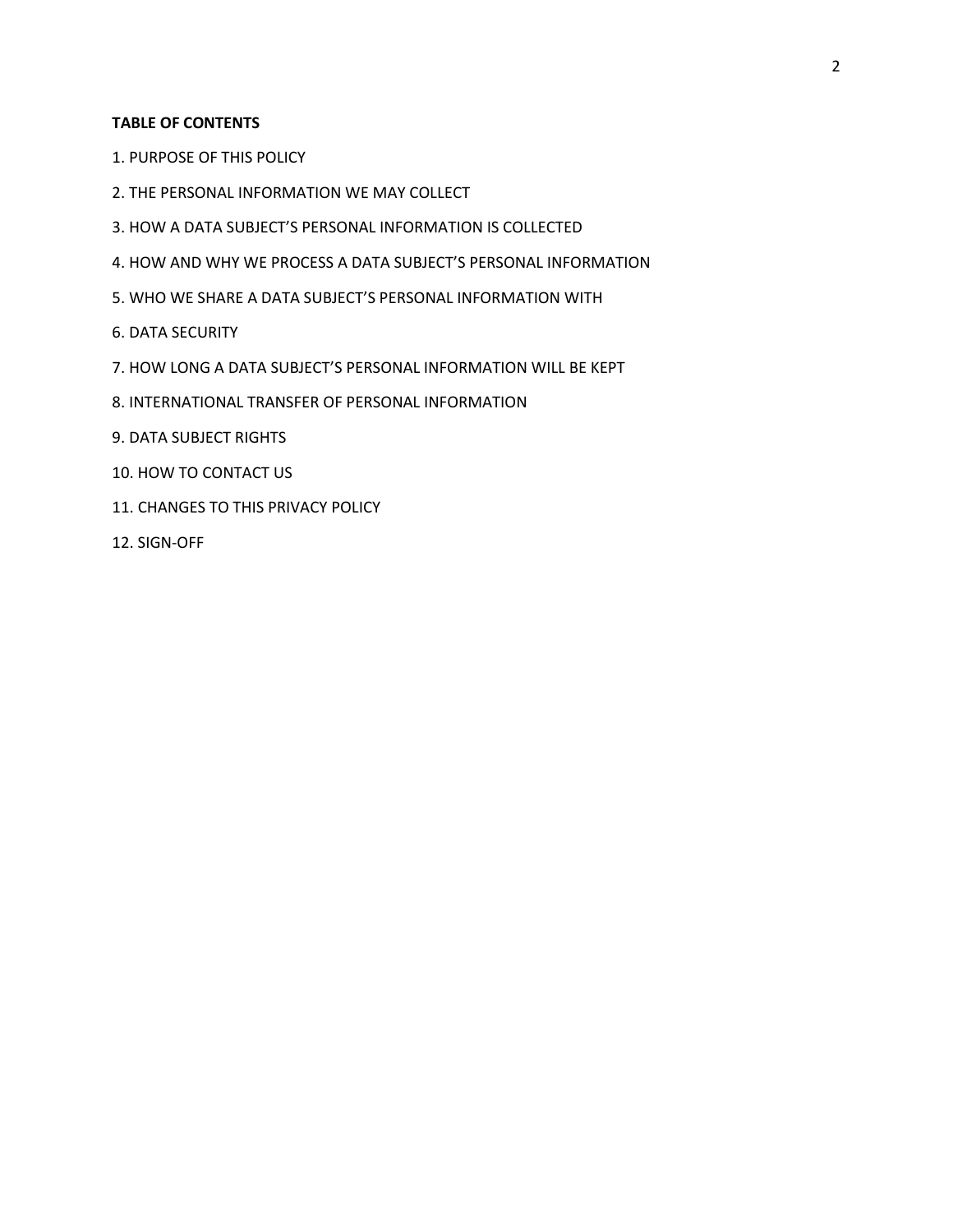#### **DEFINITIONS**

Some of the key terms we use in this Policy are defined below:

"**Company**" means [dot]GOOD Sponsorship and Marketing (Company Registration no. 2013/088663/07) and "we", "us" or "our" means the Company.

"**Data Subject**" has the meaning ascribed thereto under POPIA and, for the purposes of this Policy, means [dot]GOOD's clients or suppliers, who may be natural or juristic persons, or any other person(s) in respect of whom [dot]GOOD Processes Personal Information.

"**[dot]GOOD**" is as per the Company definition.

"**Personal Information**" means information relating to an identifiable, living, natural person, and where it is applicable, an identifiable, existing juristic person, including, but not limited to:

- information relating to the race, gender, sex, pregnancy, marital status, national, ethnic or social origin, colour, sexual orientation, age, physical or mental health, wellbeing, disability, religion, conscience, belief, culture, language and birth of the person;
- information relating to the education or the medical, financial, criminal or employment history of the person;
- any identifying number, names, designations, symbol, e-mail address, physical or postal addresses, telephone numbers, location information, online identifier or other particular assignment to the person;
- the biometric information of the person;
- the personal opinions, views or preferences of the person;
- correspondence sent by the person that is implicitly or explicitly of a private or confidential nature or further correspondence that would reveal the contents of the original correspondence;
- the views or opinions of another individual about the person; and
- the name of the person if it appears with other Personal Information relating to the person or if the disclosure of the name itself would reveal information about the person.

"**POPIA**" means the Protection of Personal Information Act 4 of 2013, as amended from time to time.

"**Processing**" means any operation or activity or any set of operations, whether or not by automatic means, concerning Personal Information, including:

- the collection, receipt, recording, organisation, collation, storage, updating or modification, retrieval, alteration, consultation or use;
- dissemination by means of transmission, distribution or making available in any other form; or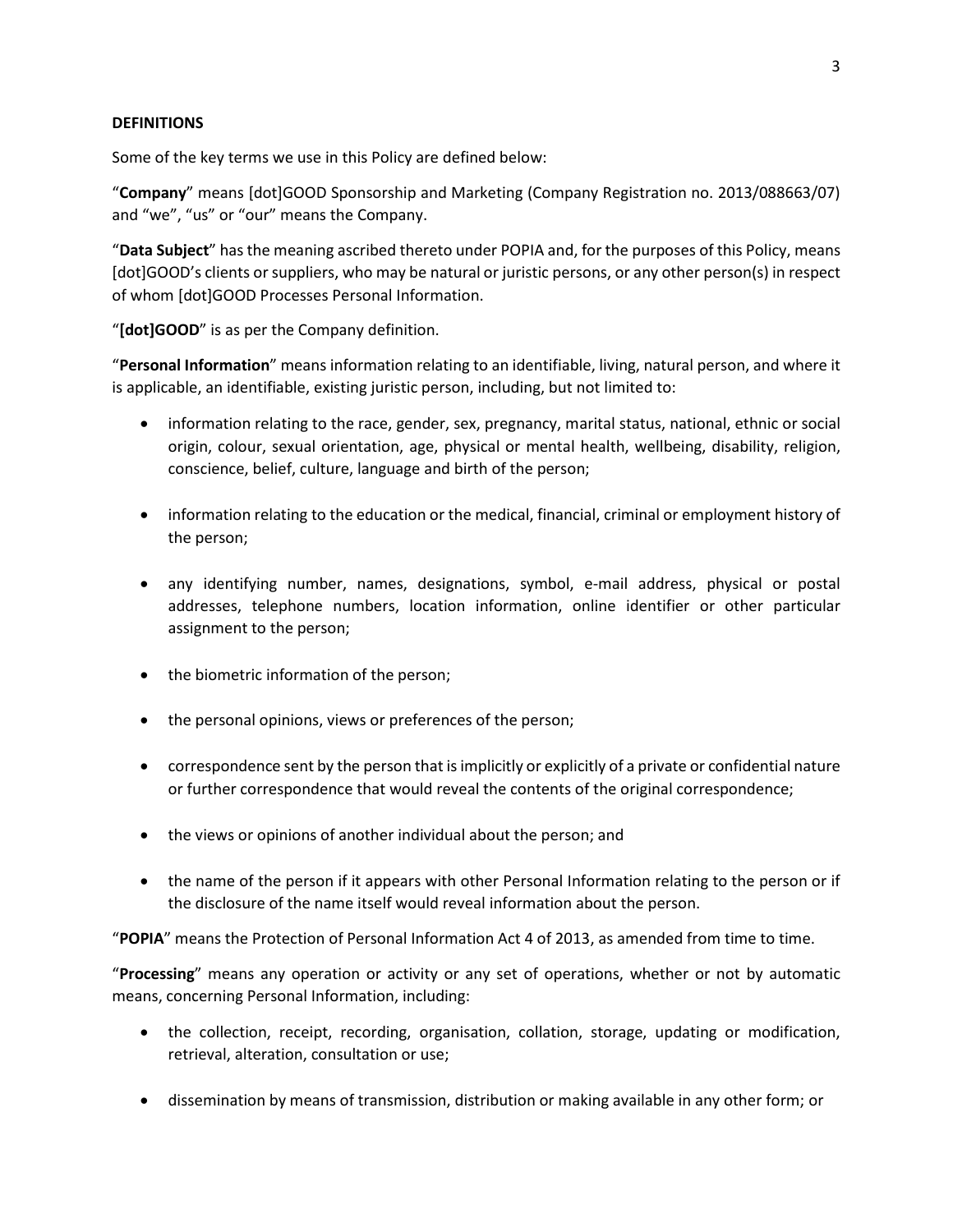• merging, linking, as well as restriction, degradation, erasure or destruction of information.

"**Responsible Party**" means a public or private body or any other person who alone or in conjunction with others determines the purpose of and means for Processing Personal Information.

#### **1. PURPOSE OF THIS POLICY**

- 1.1 This Policy regulates the use and protection of Personal Information that [dot]GOOD Processes.
- 1.2 [dot]GOOD is committed to ensuring, to the best of its ability, that Personal Information is handled with care and is Processed in compliance with the Protection of Personal Information Act 4 of 2013.
- 1.3 The purpose of this Policy is to inform Data Subjects about how and why we collect, collate, store, use, update, share or otherwise Process their Personal Information. It also explains a Data Subject's rights in relation to their Personal Information and how to contact us if they have a question or complaint.
- 1.4 This Policy applies to Personal Information collected by [dot]GOOD in connection with the services which we offer and provide. This includes information collected offline through our marketing campaigns for our clients, from its customers and online through our website, branded pages on third-party platforms and applications accessed or used through such websites or third-party platforms which are operated by or on behalf of [dot]GOOD. This Privacy Policy does not apply to the information practices of third-party companies (including, without limitation, their websites, platforms and/or applications) which we do not own or control; or individuals who [dot]GOOD does not manage or employ. These third-party sites may have their own privacy policies, and terms and conditions, and we encourage you to read them before using those third-party sites.
- 1.5 Please note that we may update this policy from time to time. The latest version of this policy is available on request.

#### **2. THE PERSONAL INFORMATION WE MAY COLLECT**

- 2.1 We may collect and Process the following Personal Information from Data Subjects:
- a) names and contact information, including e-mail addresses, telephone numbers, physical addresses, postal addresses and other location information;
- b) dates of birth, age, gender, race, nationality, title and language preferences;
- c) identity number and photograph;
- d) certain biometric information;
- e) verified banking details;
- f) medical details;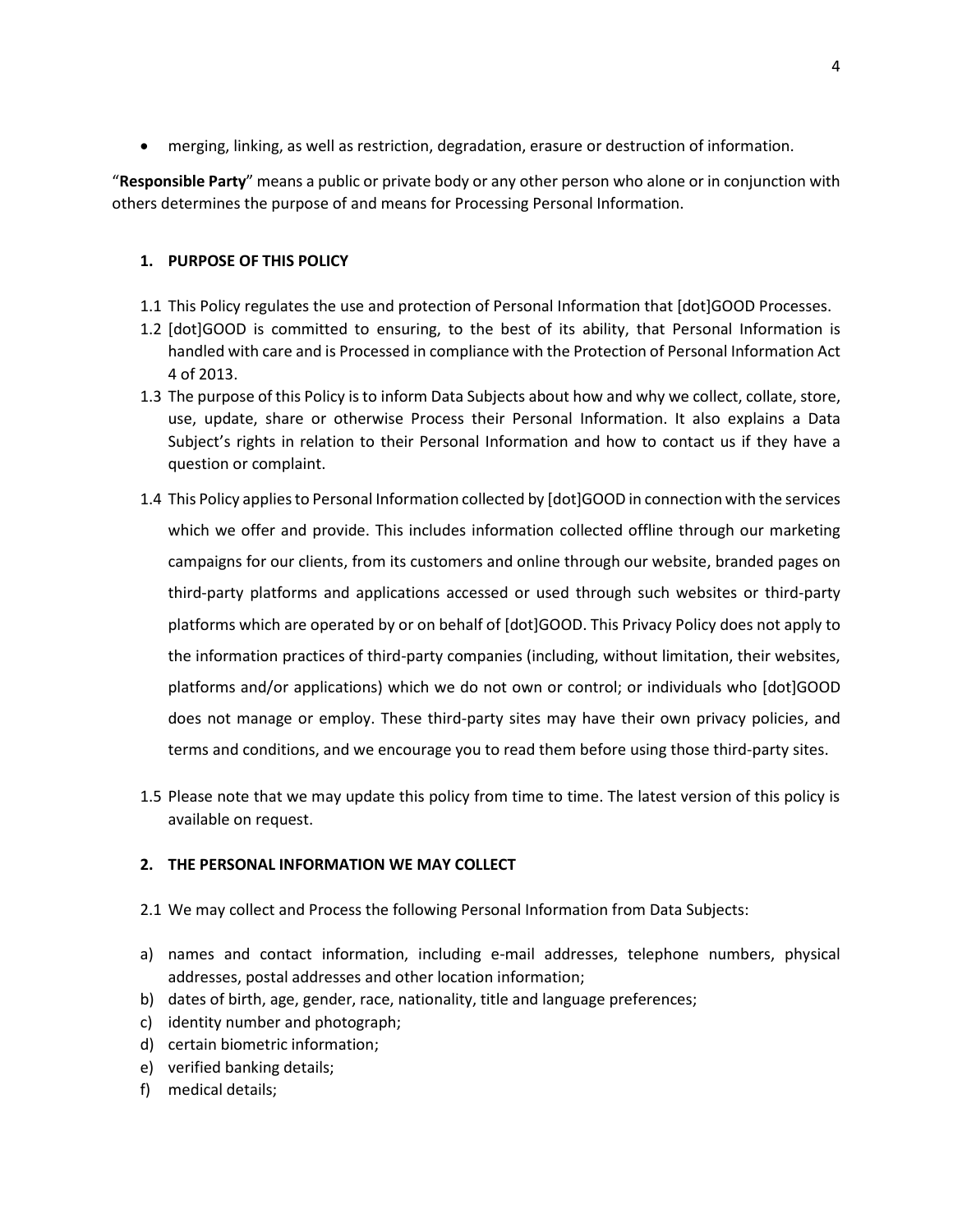- g) employment details; and
- h) such other Personal Information as is reasonably required by us to engage with Data Subjects so as to provide the services to that we offer.

#### **3. HOW A DATA SUBJECT'S PERSONAL INFORMATION IS COLLECTED**

- 3.1 We may collect or obtain Personal Information on Data Subjects in the following ways:
- a) directly from the Data Subject;
- b) during the course of our interactions with the Data Subject;
- c) when a Data Subject visits our office;
- d) when a Data Subject visits and/or interacts with our website or any other social media platforms or IT services;
- e) from publicly available sources;
- f) from a third party who is authorised to share a Data Subject's information; and
- g) via a mobile or other software app developed for [dot]GOOD.

#### **4. HOW AND WHY WE PROCESS A DATA SUBJECT'S PERSONAL INFORMATION**

- 4.1 The Personal Information we collect from Data Subjects and why and how we use and Process it is in accordance with the services which we offer and provide, and in terms of POPIA "is collected for a specific, explicitly defined and lawful purpose related to a function or activity of the Responsible Party".
- 4.2 Further, [dot]GOOD will only Process a Data Subject's Personal Information where:
- a) the Data Subject, or a competent person where the Data Subject is a child, consents to the Processing;
- b) Processing is necessary to carry out actions for the conclusion or performance of a contract to which the Data Subject is party;
- c) Processing complies with an obligation imposed by law on the Responsible Party;
- d) Processing protects a legitimate interest of the Data Subject;
- e) Processing is necessary for the proper performance of a public law duty by a public body; or
- f) Processing is necessary for pursuing the legitimate interests of the Responsible Party or of a third party to whom the information is supplied.
- 4.3 We may collect other Personal Information from time to time from Data Subjects where it is provided to us, as is necessary to achieve our business requirements, or in order to comply with applicable laws.

#### **5. WHO WE SHARE A DATA SUBJECT'S PERSONAL INFORMATION WITH**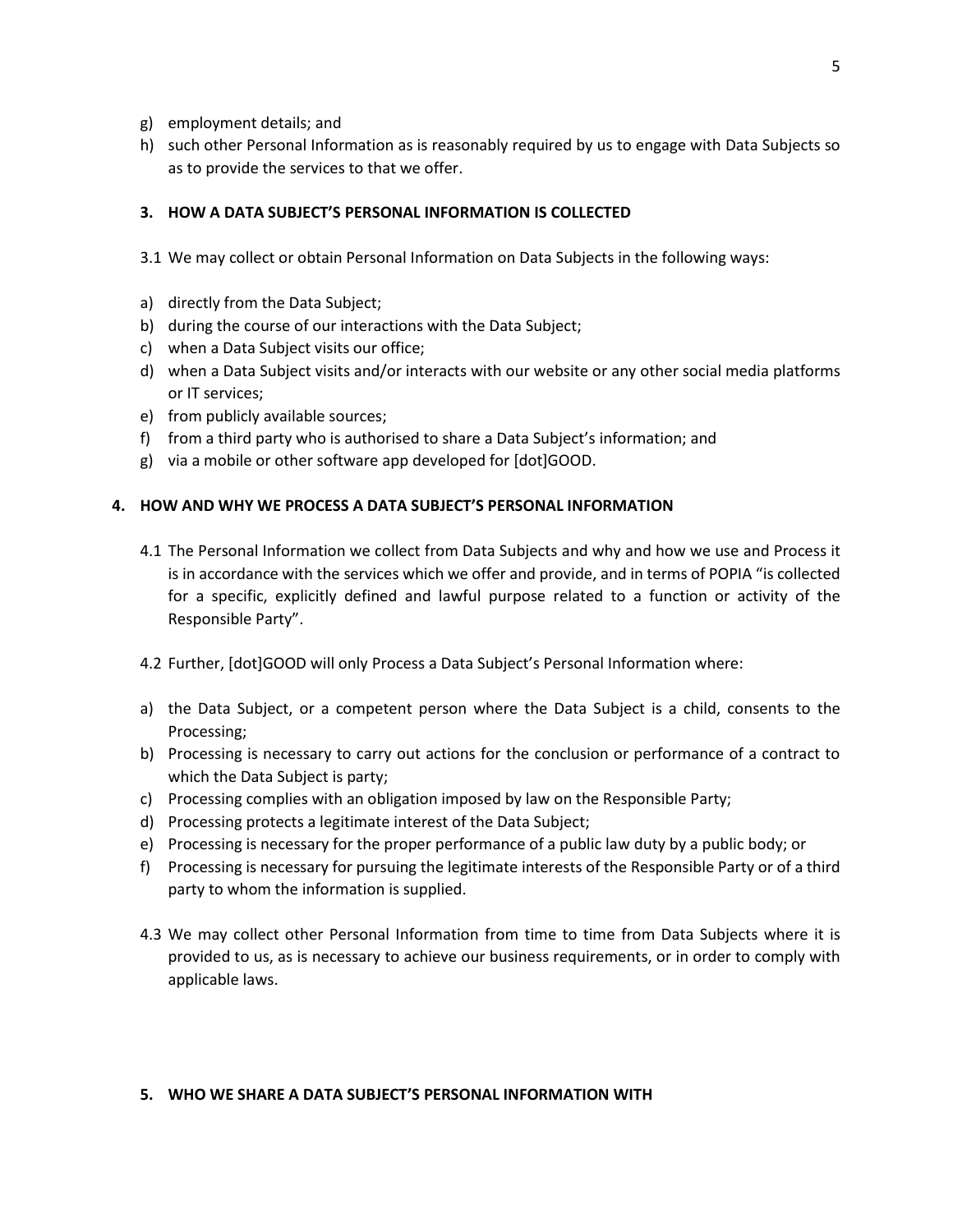- 5.1 Depending on the circumstances, we may disclose a Data Subject's Personal Information to the following categories of persons:
- a) auditors, legal and other professional advisers and consultants of the Company or other third parties who help us deliver our services;
- b) information technology and other service providers who help us run the Company or otherwise manage or store the Personal Information;
- c) government and law-enforcement authorities;
- d) financial institutions;
- e) other third parties where disclosure is required by law or otherwise required for us to perform our obligations and provide our services; and
- f) to any other person with your consent to the disclosure.
- 5.2 We take reasonable steps to protect the confidentiality and security of a Data Subject's Personal Information when it is disclosed to a third party and seek to ensure that such third party deals with such information in accordance with our instructions and applicable privacy laws, and only for the purpose for which it is disclosed.

#### **6. DATA SECURITY**

- 6.1 We hold a Data Subject's Personal Information in electronic or in hard copy form. We may keep this information at our own premises.
- 6.2 We are committed to keeping a Data Subject's Personal Information safe.
- 6.3 We use a range of physical, electronic and procedural safeguards to do this. We update these safeguards from time to time in order to address new and emerging security threats. We also train our people on privacy matters and seek to limit access to Personal Information to certain of our people who need to know that information.
- 6.4 We implement appropriate security measures to protect a Data Subject's Personal Information that is in our possession against accidental or unlawful destruction, loss, alteration, unauthorised disclosure and unauthorised access, in accordance with applicable law.
- 6.5 Where there are reasonable grounds to believe that a Data Subject's Personal Information that is in our possession has been accessed or acquired by any unauthorised person, we will notify the relevant regulator and the Data Subject, unless a public body responsible for detection, prevention or investigation of offences or the relevant regulator informs us that notifying a Data Subject will impede a criminal investigation.

#### **7. HOW LONG A DATA SUBJECT'S PERSONAL INFORMATION WILL BE KEPT**

7.1 We retain Personal Information we collect from a Data Subject only where we have an ongoing legitimate business need to do so (for example, to provide you with a service) or to comply with applicable legal, tax or accounting requirements.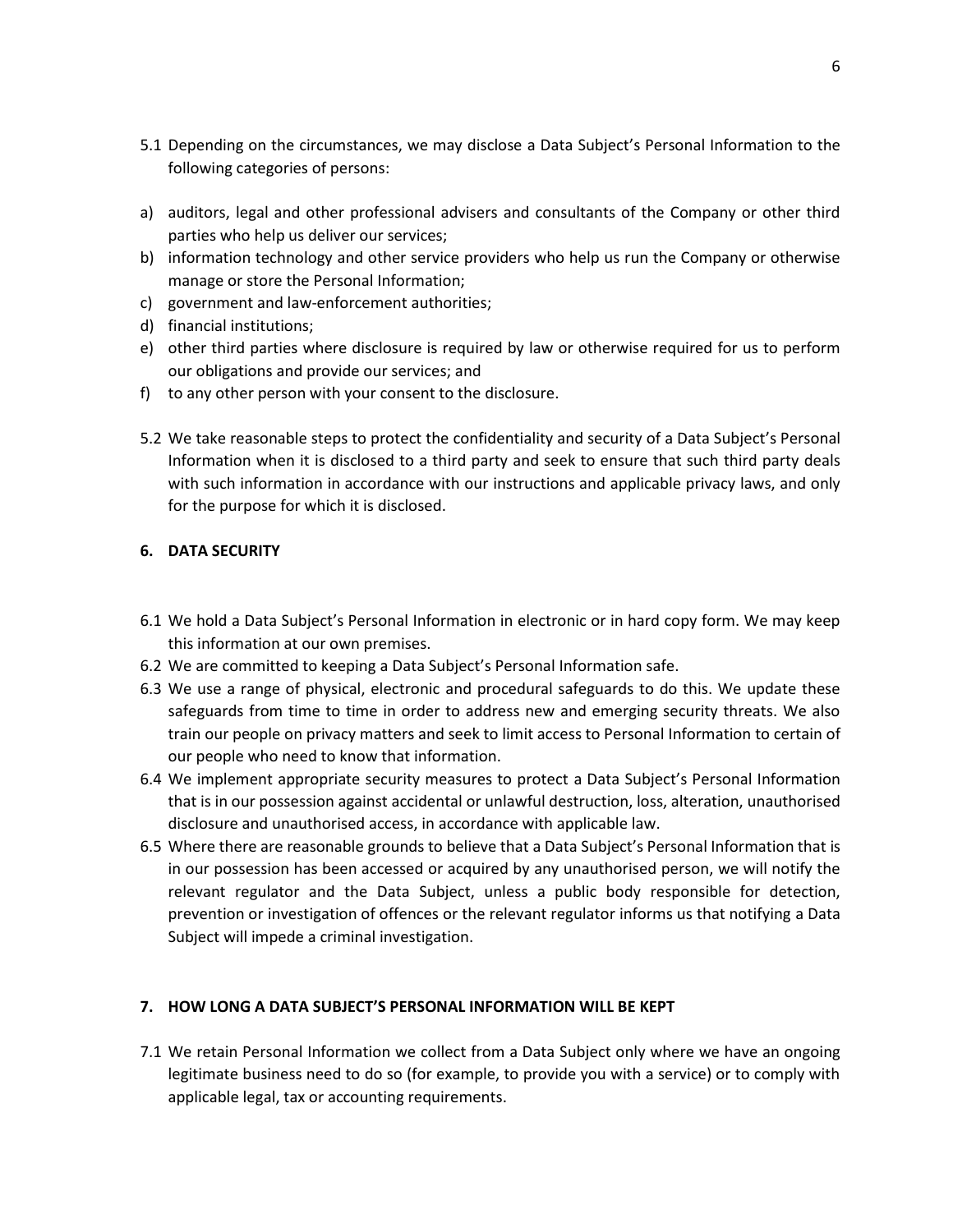- 7.2 We shall only retain and store your Personal Information for the period for which the information is required to serve the purpose for its collection, or a legitimate interest or the period required to comply with applicable legal requirements, whichever is longer.
- 7.3 In terms of the provisions of the Companies Act 71 of 2008.

#### **8. INTERNATIONAL TRANSFER OF PERSONAL INFORMATION**

- 8.1 In some cases, the third parties to whom we may disclose a Data Subject's Personal Information may be located outside your country of residence (for example, in a cloud service, system or server), and may be subject to different privacy regimes.
- 8.2 When we disclose Personal Information overseas, we will take appropriate safeguards to protect a Data Subject's Personal Information to ensure that the recipient will handle the information in a manner consistent with this policy and the level of protection provided for in POPIA.

#### **9. DATA SUBJECT RIGHTS**

- 9.1 Data Subjects have the right to:
- a) ask what Personal Information we hold about them;
- b) request access to the Personal Information that we hold about them this access is dictated by our PAIA Manual, available on our website at [www.dotgood.co.za;](http://www.dotgood.co.za/)
- c) ask us to update, correct or delete any out-of-date or incorrect Personal Information we hold about them;
- d) unsubscribe from any direct marketing communications we may send them; or
- e) object to the Processing of their Personal Information.
- 9.2 If a Data Subject wishes to exercise any of these rights or has any queries regarding the Personal Information that we hold about them, they can contact us at the details provided below.
- 9.3 To protect the integrity and security of the information we hold, we may ask that Data Subjects follow a defined access procedure, which may include steps to verify their identity.
- 9.4 If a Data Subject wants us to delete all Personal Information that we have about them, we may need to terminate any agreements or contracts of service we have with them. We can refuse to delete a Data Subject's information if we are required by law to retain it or if we need it to protect our rights.

#### **10. HOW TO CONTACT US**